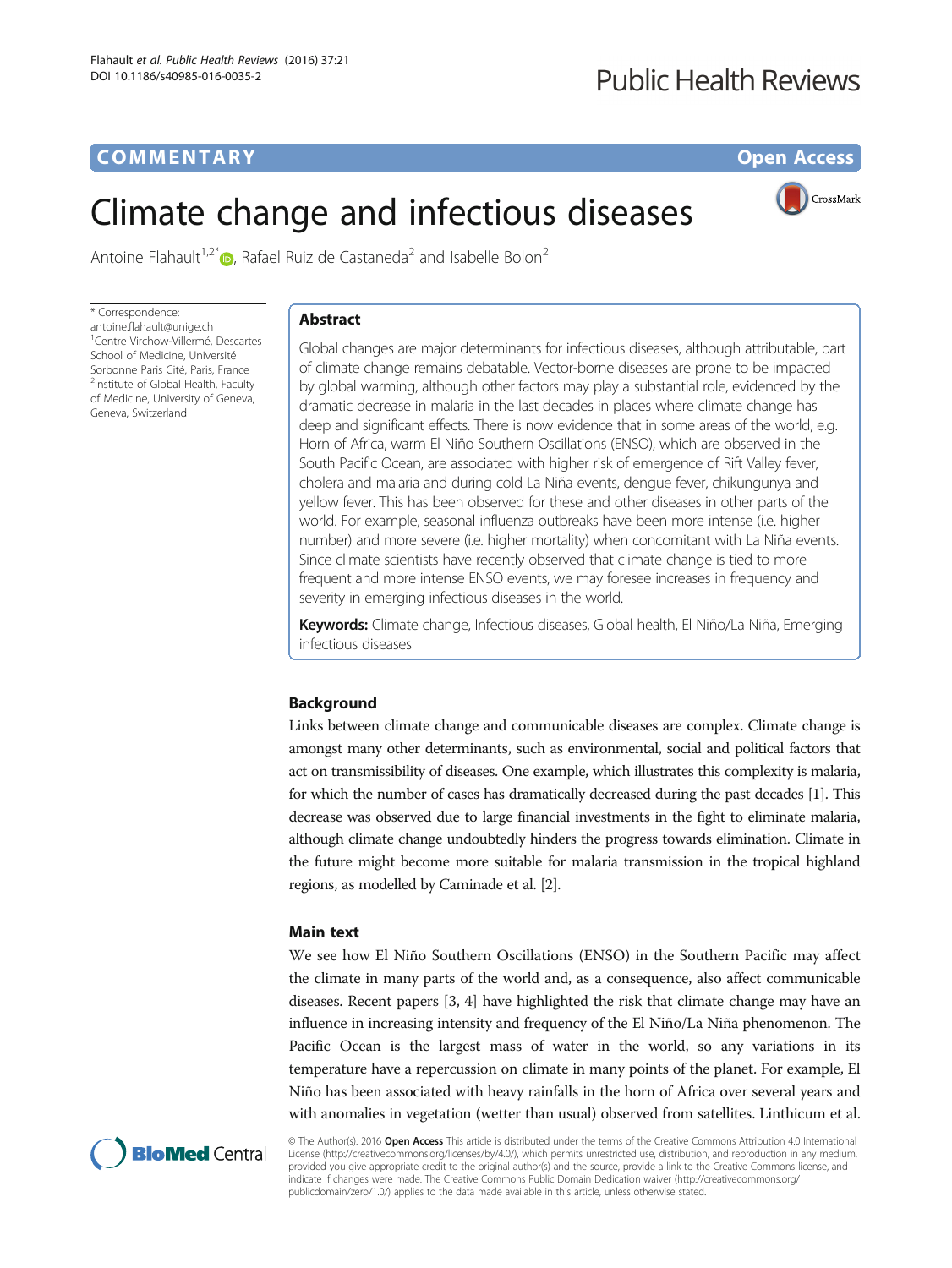have shown a strong correlation between the El Niño effects and outbreaks of Rift Valley fever (RVF) in the Horn of Africa [[5\]](#page-2-0). RVF is a very severe, arboviral, mosquitotransmitted disease affecting both cattle and humans. In the Horn of Africa, excessive humidity observed from remote sensing, alongside the El Niño phenomenon, is linked to higher probabilities of RVF epidemics.

At the end of 2015, we experienced a strong El Niño phenomenon. If these events happen more frequently and intensely due to climate change, there is a risk of a greater number of outbreaks of emerging or re-emerging infectious diseases. In 2007, El Niño has been found associated with an increase in probability of RVF, cholera and malaria [[6\]](#page-2-0) in the Horn of Africa. In other parts of the world such as Bangladesh, temperature rises in the waters of the Gulf of Bengal are tied to re-emerging cholera; for similar reasons, the risk of cholera in Peru has also been increasing. Reversely, El Niño causes drought and heat waves in North-East Brazil and Southeast Asia increasing risks of dengue fever [\[6\]](#page-2-0).

La Niña is the reverse climatic phenomenon to El Niño. Surprisingly, since it is known as a "cold oscillation", La Niña will probably also increase in intensity and frequency as a result of climate change [\[3](#page-2-0)]. This climatic oscillation is also associated with the emergence of epidemics that have been reported in the recent past.

In May 2004, heatwave and droughts were observed in the coastal areas of Kenya, towards Lamu and Mombasa, two large coastal cities. That period was also the beginning of a large outbreak of chikungunya in these two cities (with reported attack rates of 75 %) prior to its spread to the Indian Ocean [[7\]](#page-2-0). Entomologists have explained how and why droughts can be associated with increases in Aedes-borne diseases, such as chikungunya, as well as dengue, Zika and yellow fever [\[8](#page-2-0)]. During droughts, due to water scarcity, people are prone to store larger amount of water, outside, in the shadow of their house, for longer time periods, providing shelters to mosquitos' eggs and larvae.

Vector-bone diseases are not the only maladies linked to El Niño and/or La Niña. Recent studies show that twentieth century pandemics, such as influenza pandemics, were associated with the La Niña phenomenon [\[9](#page-2-0)]. This link has been previously studied through seasonal influenza epidemics, and a statistical correlation was found with La Niña, both in the USA and Europe [\[10](#page-2-0)]. There is indeed a strong synchronization of seasonal influenza epidemics between Europe and the USA as data collected over several decades demonstrates less than half a week in time difference in epidemic peaks between France and the USA [\[11\]](#page-2-0). In addition, there is a correlation between the size of the seasonal influenza epidemics between France and the USA. This intercontinental synchronism points to the possibility that a climatic force could be a factor. Indeed, a positive correlation was found between the size and severity (in terms of mortality) of influenza epidemics in Europe and the USA and La Niña cold oscillations in the South Pacific Ocean [\[11](#page-2-0)].

#### Conclusions

In conclusion, for over 50 years [\[12\]](#page-2-0), there has been an increase in outbreaks of emerging infectious diseases, and climate change is probably one of the key drivers of this increase. Vector-borne diseases are amongst those enduring the greatest impact by climate conditions and global warming but airborne transmitted diseases may also be affected. It appears, however, that climate change is not the single determinant for emerging communicable diseases.